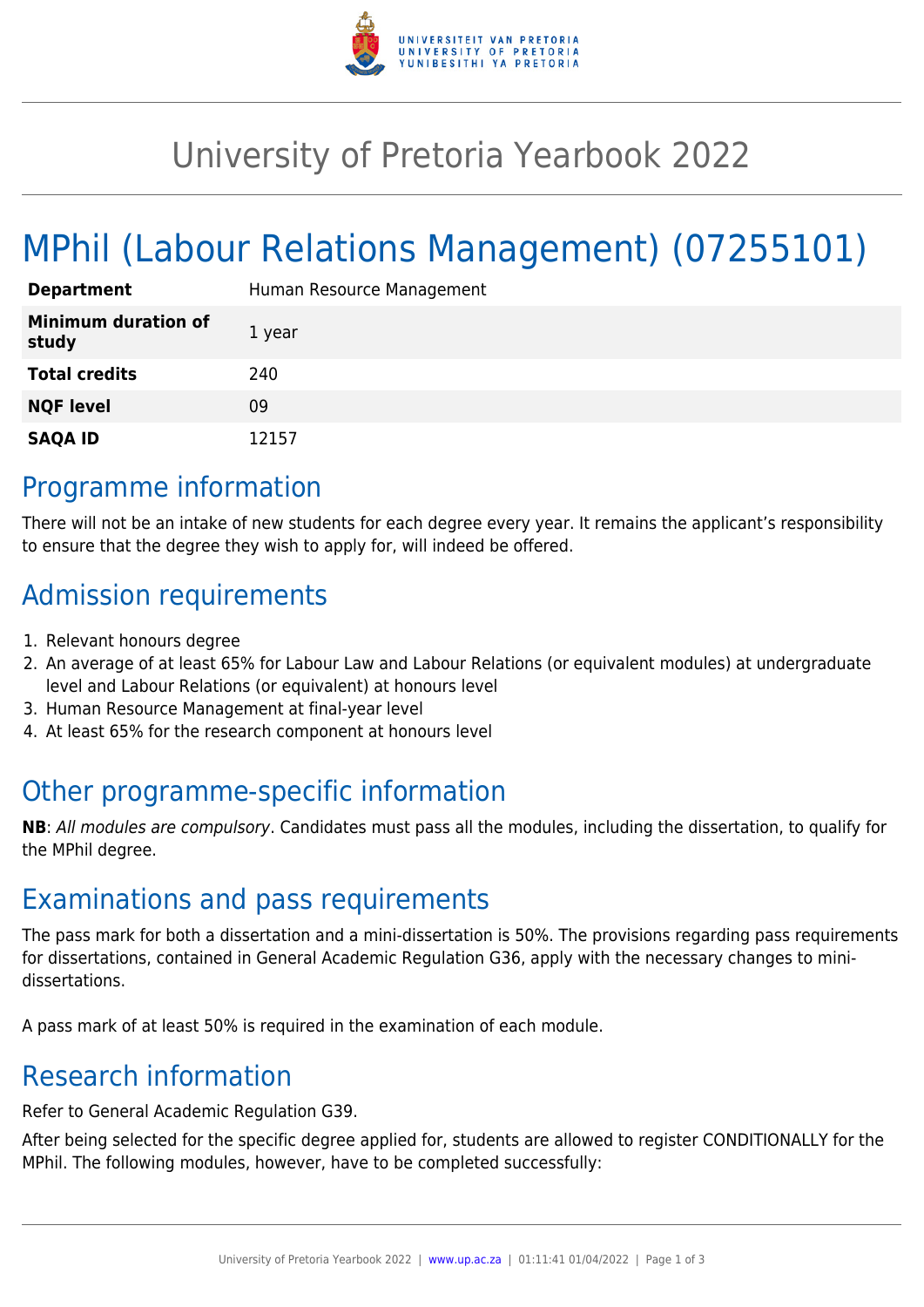

- EBW 801 Research methodology 801
- EBW 802 Research proposal 802

before registration takes effect for: ABV 890 Dissertation: Labour Relations 890 (240)

The relevant head of department may set additional admission requirements.

The number of students will be determined in line with the growth strategy of the University of Pretoria as approved by the Executive.

Allowance will be made for the diversity profile of students.

The MPhil candidate must submit and present a research proposal. The module EBW 801 will prepare the student in writing a research proposal. A candidate will work under the guidance of a supervisor to develop a detailed research proposal according to faculty and departmental guidelines and regulations. The proposal must be presented to the departmental Postgraduate Committee and must be officially approved by all relevant committees before the candidate can commence with his/her formal research for completion of the dissertation. The candidate will continue his/her research under the guidance of his/her supervisor until the research is completed according to the rules and regulations of the University of Pretoria and Faculty of Economic and Management Sciences.

The submission of a high-quality scientific article for publication in a recognised scientific journal is a compulsory condition for the degree to be conferred on the candidate.

The research component contributes 100% towards the total requirement for the degree.